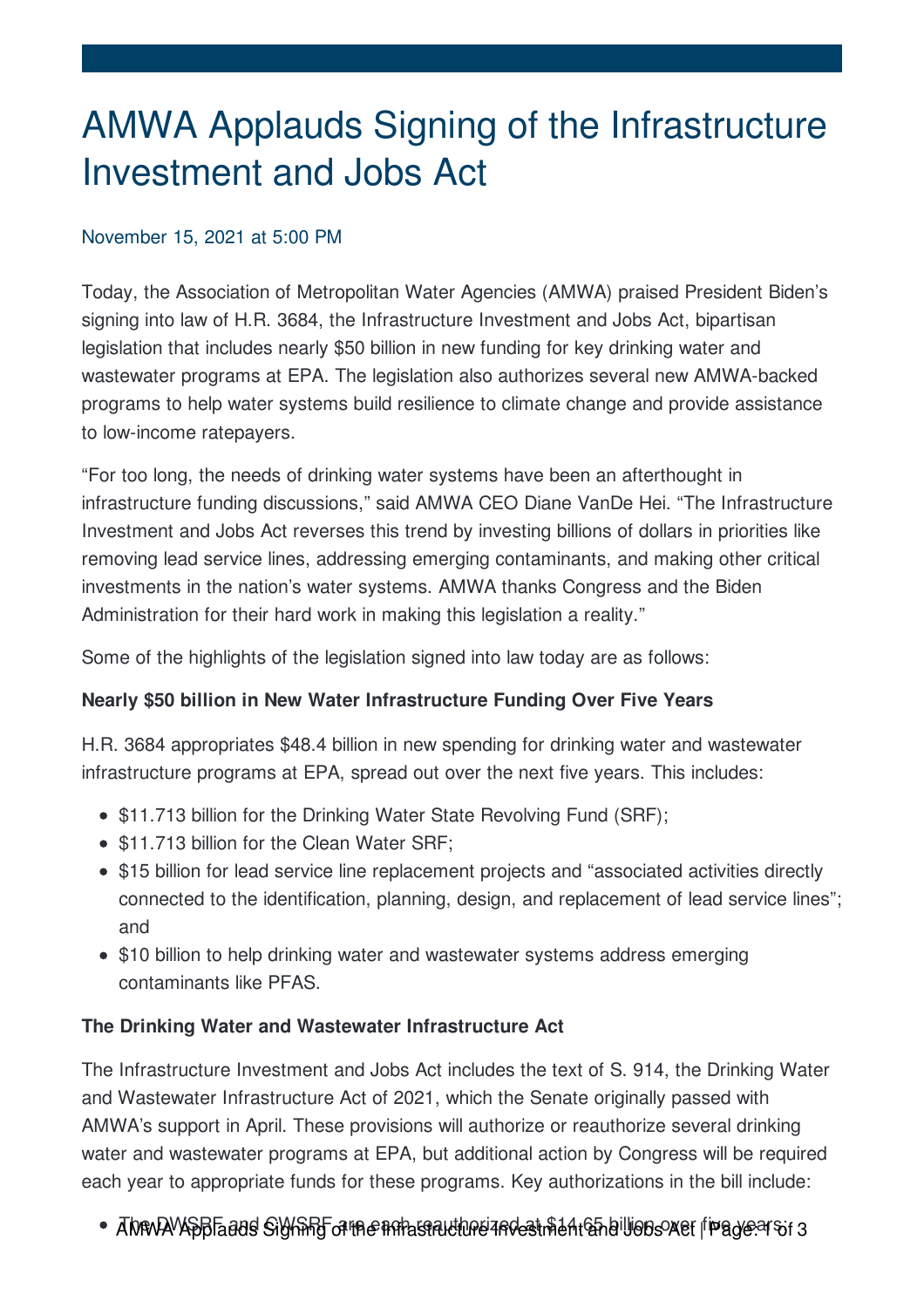- The Water Infrastructure Finance and Innovation Act (WIFIA) program is reauthorized at \$50 million per year for five years;
- EPA's Reducing Lead in Drinking Water Grants program is reauthorized at \$100 million per year for five years. The program is also reformed to allow these federal funds to be used to replace the privately-owned portions of lead service lines of all households regardless of their income level;
- The Drinking Water System Infrastructure Resilience and Sustainability Program for small drinking water systems is reauthorized at \$25 million per year for five years; and
- A new Rural and Low-Income Water Assistance Pilot Program is created at EPA, through which the agency will award up to 40 grants to support municipally operated water and wastewater affordability programs. However, no funding is authorized for the program.

## **Drinking Water and Wastewater System Climate and Cyber Resilience**

Also included in S. 914, and thus carried into H.R. 3684, are authorizations for two new EPA grant programs intended to help large drinking water systems and wastewater systems of all sizes adapt their infrastructure to withstand the effects of climate change, extreme weather, and cyber threats.

Section 50107 of H.R. 3684 establishes the Midsize and Large Drinking Water System Resilience and Sustainability Program at EPA. Authorized at \$50 million per year for five years, the program is intended to aid the climate resilience efforts of drinking water systems that do not serve small or disadvantaged communities (and are therefore ineligible for assistance through the separate Drinking Water System Infrastructure Resilience and Sustainability Program).

The new program is open to public water systems that serve communities of 10,000 or more people, which can apply for EPA grants to increase resilience to natural hazards and extreme weather events or to reduce cybersecurity vulnerabilities. Half the grant funding awarded by EPA will be reserved for eligible systems serving 10,000 or more people but fewer than 100,000, while the remainder will be dedicated to eligible systems serving 100,000 or more people.

Recipients may use funding on programs or projects that increase natural hazard or extreme weather resilience or reduce cybersecurity vulnerabilities, through:

- Water conservation or enhancement of water-use efficiency;
- Modification or relocation of existing drinking water infrastructure at risk of significant impairment by natural hazards or extreme weather events;
- Design or construction of new or modified desalination facilities that serve existing communities;
- Water supply enhancement through watershed management or source water protection;
- Enhancement of energy efficiency or the use or generation of renewable energy in the AMWA Applauds Signing of the Infrastructure Investment and Jobs Act | Page: 2 of 3<br>ConVeyance of treatment of ulmking water;